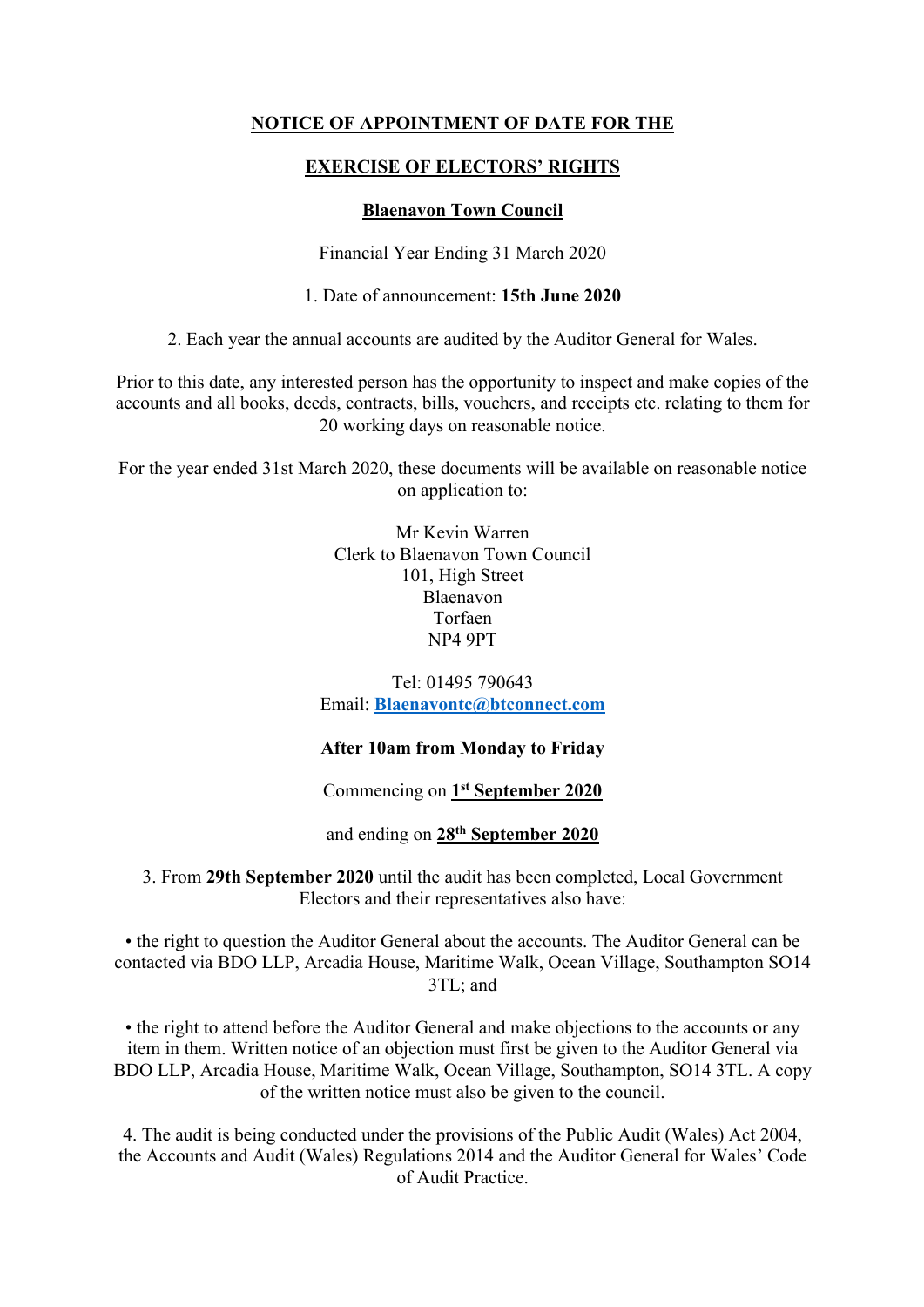## Electors' rights under the Public Audit (Wales) Act 2004

## The basic position

By law, any interested person has the right to inspect the council's accounts. If you are entitled and registered to vote in local council elections, then you (or your representative) also have the right to ask the Auditor General questions about them or challenge an item of account contained within them.

## The right to inspect the accounts

When a local government body has finalised its accounts for the previous financial year it must advertise that they are available for people to look at. Having given reasonable notice of your intentions, you then have 20 working days to look through the accounts and supporting documents. You will be able to make copies of the accounts and most of the relevant documents from the body. You will probably have to pay a copying charge.

## The right to ask the auditor questions about the accounts

You can only ask the Auditor General questions about the accounts. The Auditor General does not have to answer questions about the body's policies, finances, procedures, or anything else not related to the accounts. Your question must be about the accounts that are subject to audit. The Auditor General does not have to say whether he thinks something the council has done, or an item in its accounts, is lawful or reasonable.

## The right to object to the accounts

If you think that the body has spent money that they shouldn't have, or that someone has caused a loss to the body deliberately or by behaving irresponsibly, you can object to the Auditor General by sending a formal 'notice of objection', which must be in writing to the address below. You must tell the Auditor General why you are objecting.

The Auditor General must reach a decision on your objection. If you are not happy with that decision, you can appeal to the courts.

You may also object if you think that there is something in the accounts that the Auditor General should discuss with the council or tell the public about in a 'public interest report'. Again, you must give your reasons in writing to the Auditor General at the address below.

In this case, the Auditor General must decide whether to take any action. The Auditor General will normally, but does not have to, give reasons for their decision and you cannot appeal to the courts. You may not use this 'right to object' to make a personal complaint or claim against the body.

If you wish to make a personal complaint or claim, you should take these complaints to your local Citizens' Advice Bureau, local Law Centre, or your solicitor.

You may also be able to complain to the Public Services Ombudsman for Wales if you believe that a Member of the body has broken the Code of Conduct for Members.